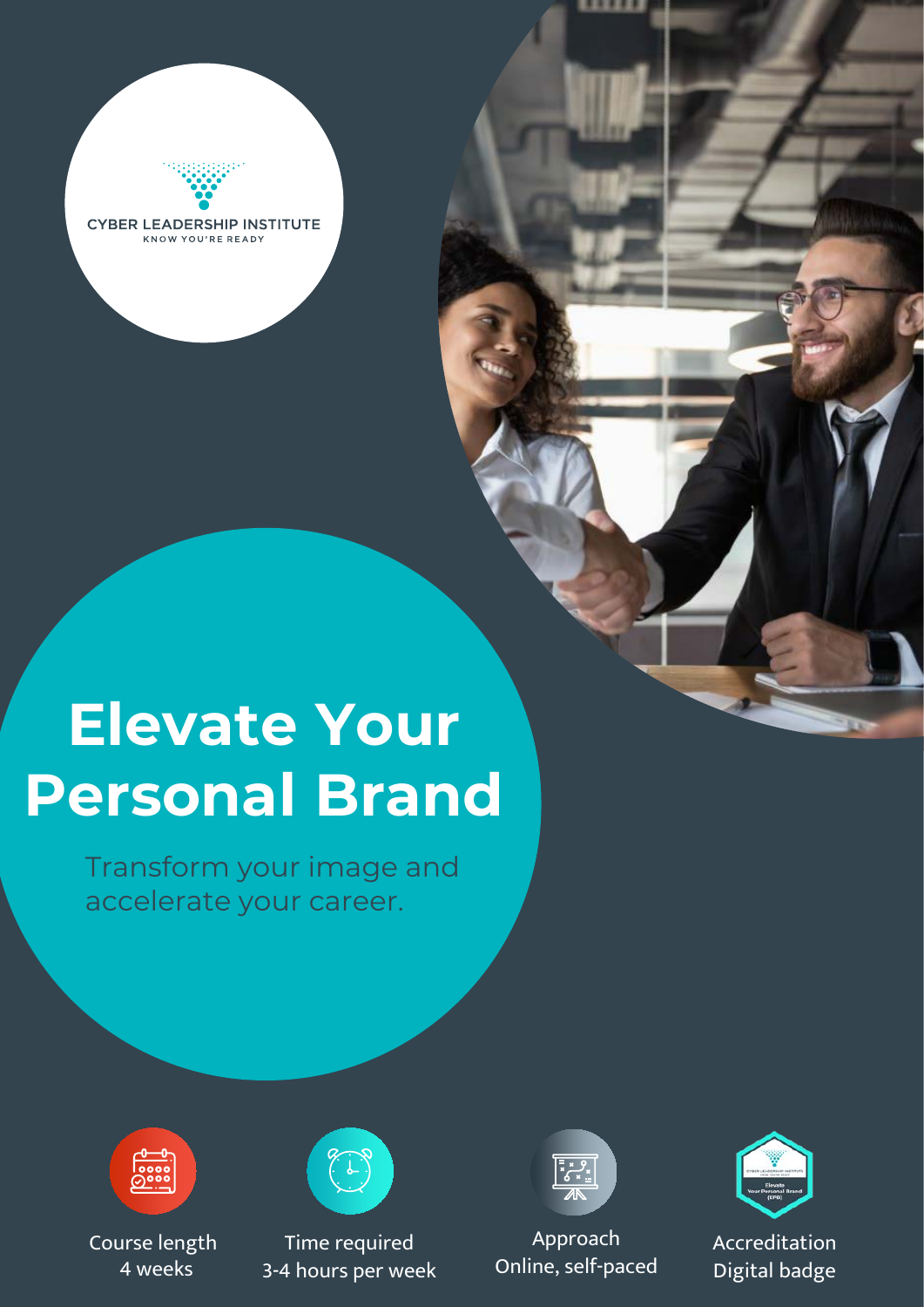### **ABOUT THE ELEVATE YOUR PERSONAL BRAND**

**The Elevate Your Personal Brand has been designed to help you accelerate your career and be recognized as a leader in your industry.**

**You will learn how to leverage your personal story and create highly compelling content that positions you as a leader in your field, gaining the respect, recognition, and pay you deserve.**

A lot of technical professionals have ambitions to rise into executive roles, increase their salary or step out to start their own consulting businesses. But as studies continue to prove, not all sweat is sweet. Amassing certifications or working longer hours can make you a superstar in functional roles, but when you want to go accelerate to the top, the game changes dramatically.

A strong personal brand, being known as a prolific thought leader and a respected voice in your niche, is the surest way to sprint past competition.

Whether you acknowledge it or not, you already have a personal brand. Prospective clients, recruiters, and employers have deeply ingrained perceptions about the value you bring to the table and the values you stand for. Recruiters use these opinions to throw professionals into ridiculous pay brackets just 30 minutes into the first meeting. Sadly, relying on your superiors to recognize your value without creating a strong personal brand will keep you stuck in junior roles or toxic environments.

The Elevate Your Personal Brand is an intensive and accelerated course designed to propel your career. When applied correctly, the lessons from this course will make you the obvious choice. You will dictate your employment conditions, be invited to keynote conferences and join advisory boards. Personal branding is no longer a preserve for a few self-anointed influencers. Any professional can apply the learning from this course to build and monetize a strong personal brand.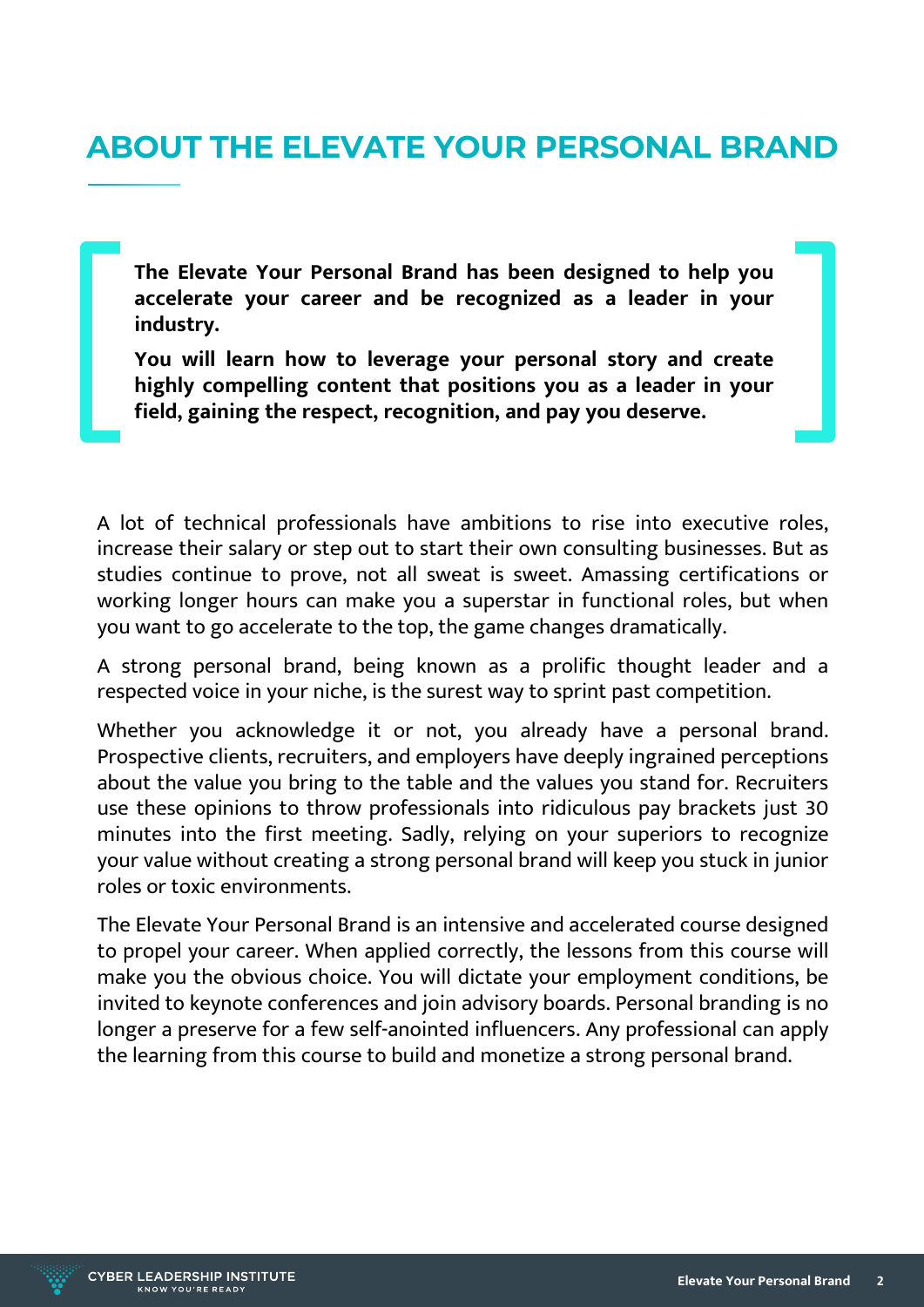### **FEEDBACK FROM OUR GRADUATES**

#### **Bashir Semakula**

The EPB course emphasizes why personal branding is essential to professional success and how to develop a branding strategy. It also covers writing with impact and persuasion and monetizing your personal brand. The course has a lot of practical things to do but what stood out for me was how to attract the right consulting clients. To be successful in the consulting space, one needs to be very specific in terms of the clients they want to work with, the problems they solve for those clients, and the value they get. So, if you're looking to get a new job, a promotion or raise, build, or improve your consulting business, or get paid speaking gigs, this is the course for you.





#### **Dan Elliot**

This course was a good mix of instruction and action with takeaways I found myself chatting about over dinner. A great course and many thanks to Phillimon Zongo, Jaime Cohen, Jan Schreuder and Cyber Leadership Institute for a great learning experience. If you're still working to refine your brand or put together your value proposition, I'd recommend this as a good opportunity to build that framework.

#### **Etienne Botha**

To stay authentic, you need a clear sense of your own identity. Your actual values and beliefs are revealed as you act and behave, which is your brand's lived experience. Make an effort to discover who you are so that your view of yourself and how others view you are the same. Make an effort to align what you say with your behavior.

Thank you for yet another phenomenal program by the Cyber Leadership Institute under the professional auspice of Phillimon Zongo, Jaime Cohen and Jan Schreuder. If you wonder how to articulate your true value, authentically, this program is a definite step in the right direction to start expanding your brand and reputation.





#### **Jay Hira**

This 4-week intensive program provides for a firm foundation and a structured framework to put together a personal branding strategy and a plan that holds you accountable to stay on track.

My two biggest takeaways from the program include:

- Importance of embracing authenticity and celebrating both your successes and failures equally.
- 2. Communicating with purpose and writing with brevity and clarity for greater reach and impact.

If you're like me and feel closer to the starting line on your personal branding journey, I'd recommend reaching out to Cyber Leadership Institute to evaluate this program. BIG shout out to Phillimon Zongo, Jaime Cohen, Jan Schreuder and Darren Argyle for this excellent new addition to the Cyber Leadership Institute armory.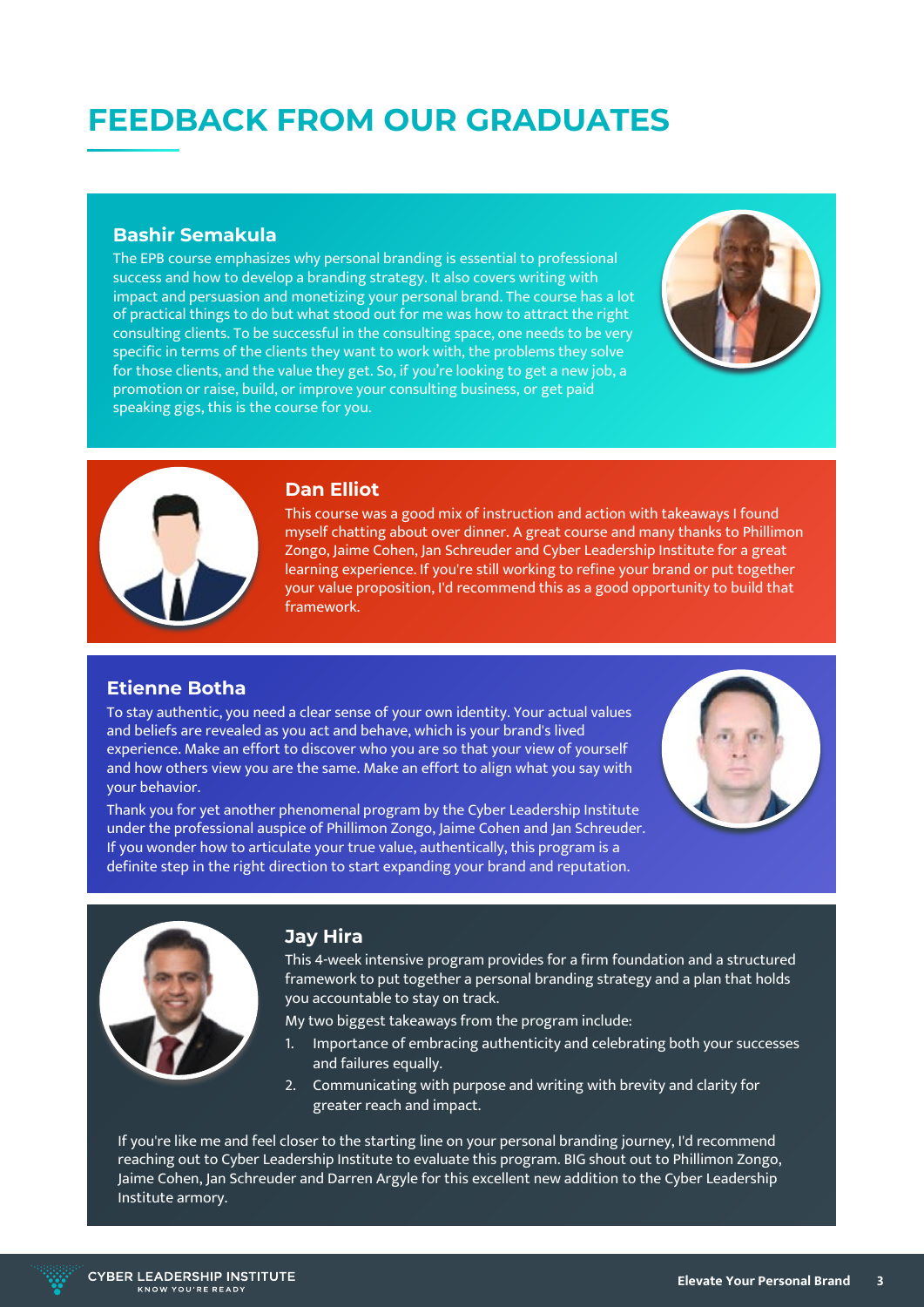### **WHO SHOULD ATTEND THIS COURSE?**

**The Elevate Your Personal Brand has been designed for any technical professional keen to radically accelerate their career. If you want to dominate your niche, develop compelling thought leadership, and be handsomely rewarded for your work, then this course is designed for you.**

**An experienced professional keen to become recognized by their industry peers but held back by fear of negative judgement**

**2**

**1**

**A mid-level professional feeling stuck in middle management role seeking to sharpen the influencing and negotiation skills demanded by CISO roles** 

**3**

**4**

**A seasoned technical professional keen to develop a strong base of loyal prospects before breaking out of a 9-5 role.** 

**An entry-level professional with a desire to make a difference, earn respect and recognition and quickly rise the ranks**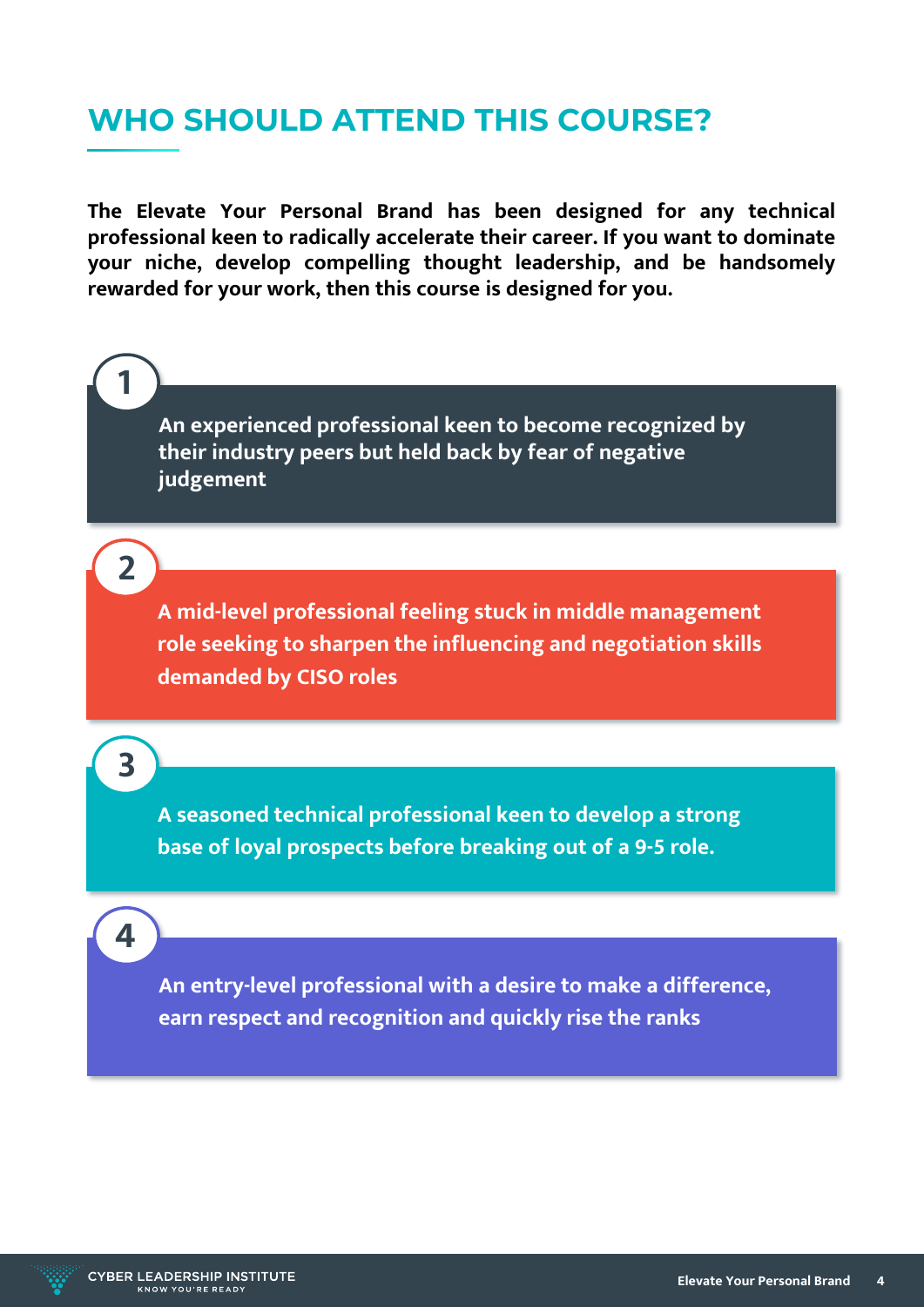## **WHAT YOU'LL LEARN**



#### **Week 1: Why personal branding matters**

- Master the fundamentals of personal branding and its power to radically transform your career trajectory.
- Learn how course facilitators leveraged these principles to advance their careers and create the lives they wanted.
- Understand why the most powerful part of your personal brand is your story.
- Learn why authenticity is a powerful magnet to connect you with people and create an ever-growing base of loyal connections. Strike the right balance in sharing your expertise and your personal story.
- Build the mental resilience to overcome the inevitable obstacles you will face on your path to building a strong personal brand.



#### **Week 2: Developing an effective personal branding strategy**

- Anchor your personal branding journey on a clear vision, mission statement, and roadmap.
- Blend your deepest passion and expertise to address your audience's pain points (develop skills clients are willing to pay a premium for).
- Create a clear-cut, ambitious and realistic personal branding road map.
- Quickly build momentum by prioritizing low hanging fruit and strategies that compound over time.
- Position yourself for accelerated promotion by aligning your personal brand with your role and company goals. Anticipate what can go wrong and find effective mitigations.
- Learn how to create a thriving external brand without jeopardizing your internal career prospects.



#### **Week 3: Communicating with persuasion and impact**

- Become the obvious choice in your industry by creating outstanding, highly engaging thought leadership. Learn how to write with clarity, impact, and persuasion.
- Leverage the power of LinkedIn to rapidly grow a strong base of loyal and valuable connections.
- Understand why video is becoming the first stop for many online content consumers. Learn how to keep your videos compelling, short and sweet. Use video to create an effective online presence, become comfortable on camera, and connect with your audience.



#### **Week 4: Monetizing your personal brand**

- Develop an internal personal brand to gain executive attention, accelerate yourself to the top and earn more.
- Learn proven strategies to blow the competition out of the water during the job interviewing process.
- Understand key strategies to negotiate a higher salary or senior role
- Learn various ways you can monetize your personal brand.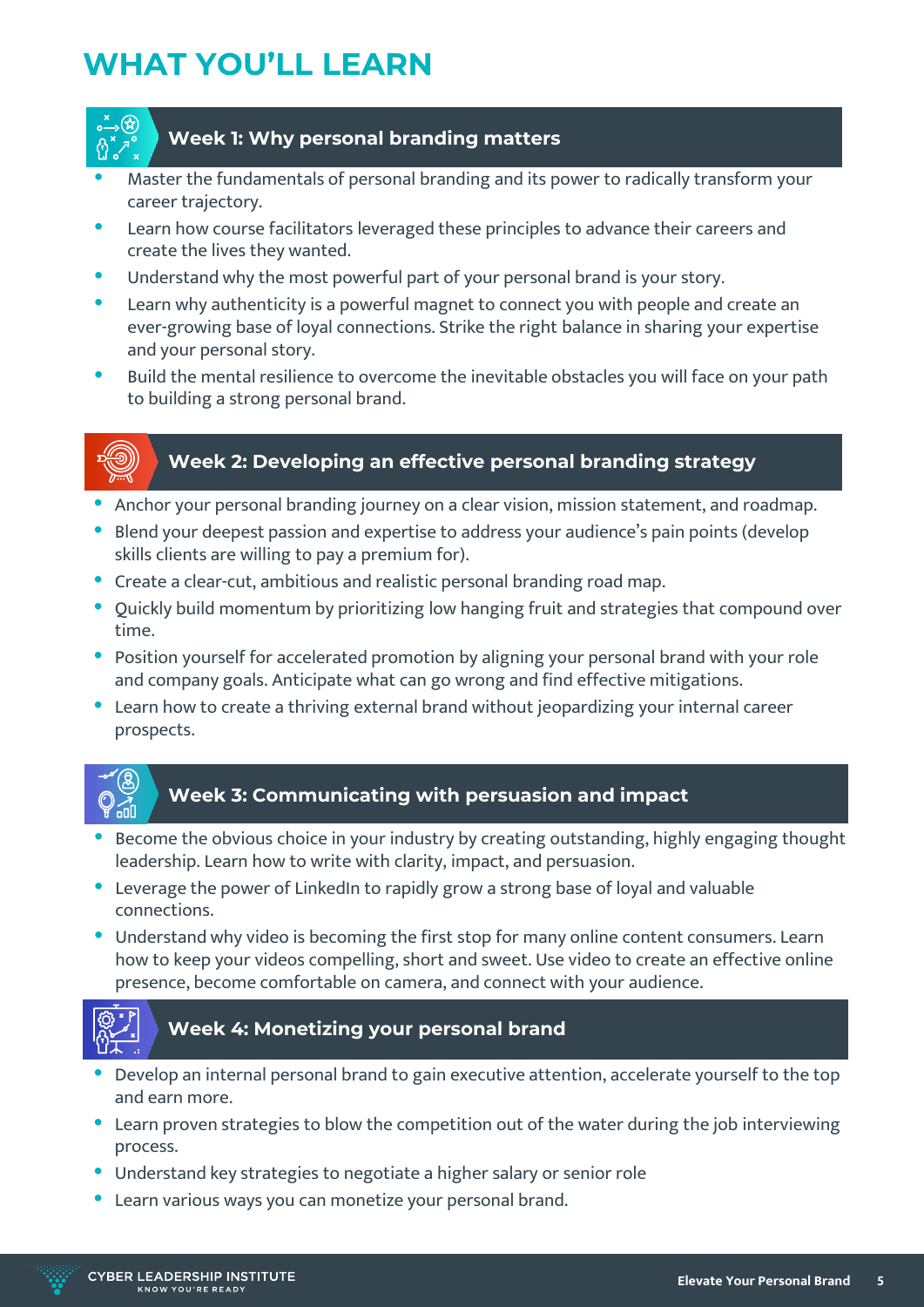### **HOW YOU'LL LEARN**



The Elevate Your Personal Brand uses a blended approach combining self-paced prerecorded lectures and live Zoom events. Here is the format of the course:

- Pre-recorded deep-dive online lectures accessible via desktop or mobile device, anywhere, anytime. Content is available in multiple formats, including videos, audio recordings, and downloadable transcripts to suit your learning needs. With an average commitment of 4 hours per week, the course is carefully designed to minimize the impact on busy schedules.
- Two 1.5 hour Zoom calls facilitated by Phil Zongo and Jaime Cohen, main course facilitators. There, you can develop deep connections with like-minded professionals and ask important questions in a safe environment.
- You will retain access to the course material for 12 months.
- The best way to learn is by doing. As part of the curriculum, you are required to develop an effective personal branding strategy and get important feedback from course facilitators.
- You will get access to templates you can use to create your personal branding strategy, career development goals or thought leadership development checklists.

**Get inspired, transform your career, and monetize your personal brand.**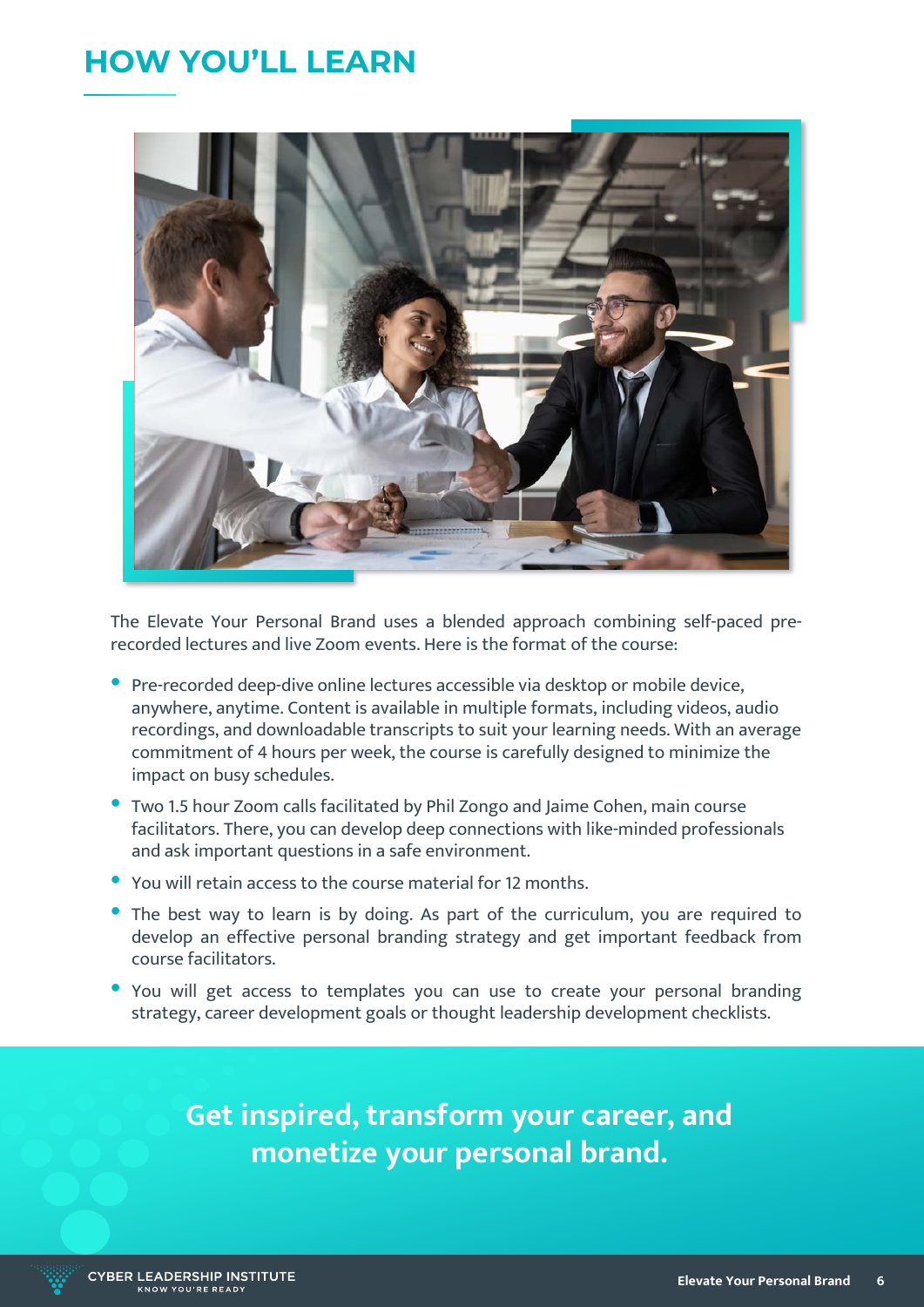### **WHO YOU'LL LEARN FROM**



**I learnt the hard way that my strategy — toiling in obscurity and hoping my manager would discern my ambition for promotion — was deeply flawed. The stakes are too high for anyone serious about their career to discount the incalculable value of a strong personal brand.**

The Elevate Your Personal Brand course is led by **Phil Zongo**, the CEO of the Cyber Leadership Institute. Phil successfully used personal branding principles to radically transform his career from an obscure technology risk manager into a bestselling author, entrepreneur, and global voice in demand. Arriving in Australia with just \$300 in his pocket and bottomless ambition, Phil learnt the hard way that rising to the top had less to do with technical skills and more to do with one's ability to navigate complex political dynamics, influence decision makers, and communicate with persuasion.

That change of mindset ignited a whirlwind of success. Phil is now on the verge of publishing a second book, is a paid public speaker, and has published several op-eds in respected magazines. His first book was named Top Five Best Cyber Books at the 2021 UK National Awards Ceremony, Phil certainly knows a thing or two about this subject.



**Jaime Cohen** is CEO of The Right Words, a globally acclaimed speaker and executive communications coach who has helped thousands of senior professionals sharpen their messaging and brands. With posts generating millions of views, Jaime was named Top 75 Influential Voices on LinkedIn. She's the host of a LinkedIn Live show called "Tough Conversations" and has developed communication courses for LinkedIn.



**Darren Argyle** - is a veteran cyber executive with close to 20 years of international cyber risk and security experience and broad expertise in providing hands-on leadership, strategic Clevel/board direction and program execution. He was named in the top 100 Chief Information Security Officers globally in 2017 and the top 100 Global IT Security Influencers in 2018. Through his executive roles at iconic brands, Darren has mentored dozens of emerging leaders into executive roles.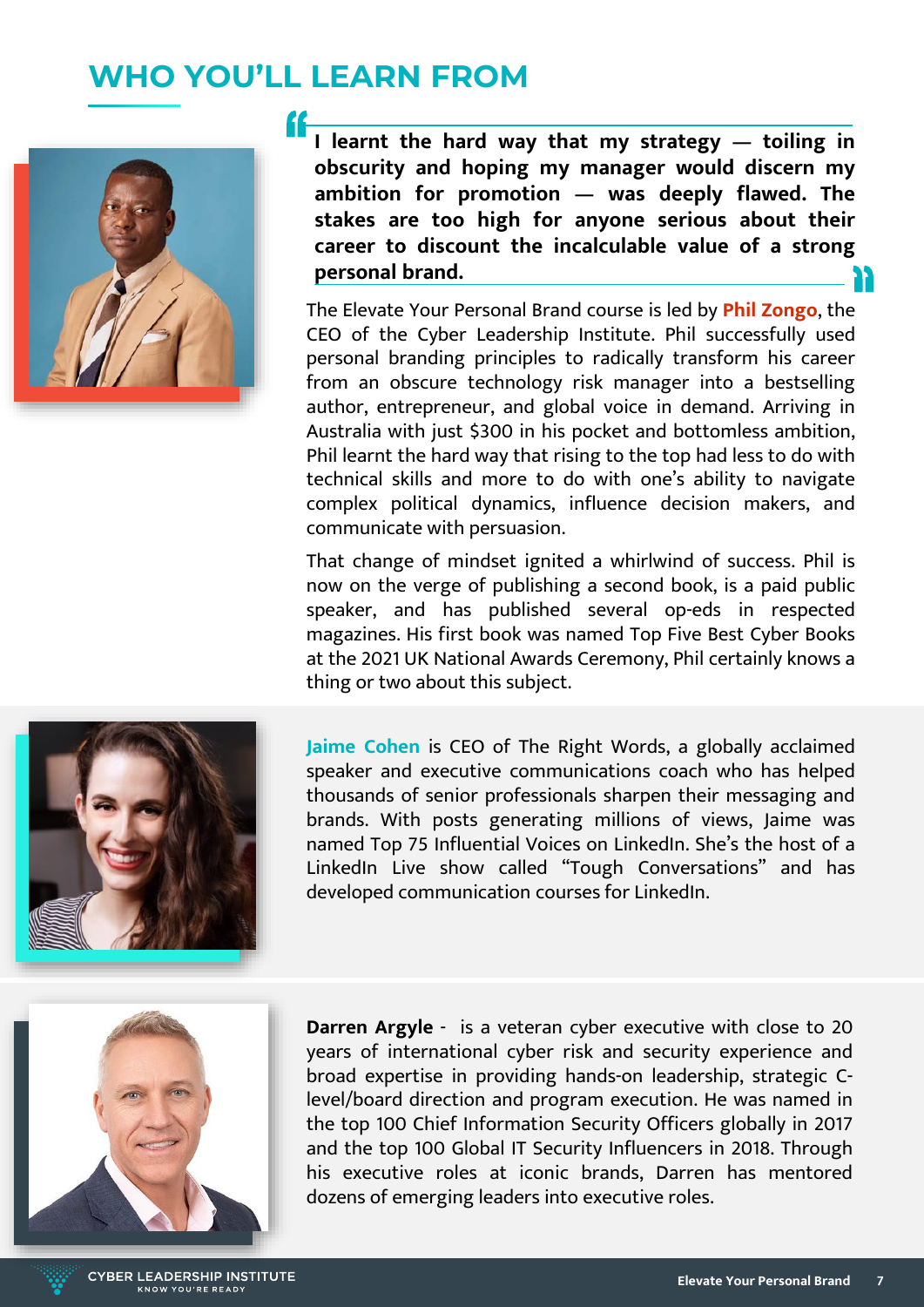### **WHAT YOU'LL RECEIVE**

### **Accreditation**

We are committed to providing you with the tools necessary to achieve your professional goals. We understand that communicating your credentials in an everexpanding online marketplace can be challenging.

That is why we have partnered with [Credly](https://www.youracclaim.com/) to provide you with a digital version of your credentials. Digital badges can be used in e-mail signatures, resumes, and social media sites such as LinkedIn, Facebook, and Twitter. This digital image contains verified metadata that describes your qualifications and the process required to earn them.

### **What are the benefits of a digital badge?**



- A web-enabled version of your credentials that can be shared online.
- A more efficient way of posting to social media platforms.
- Labor market insights that relate your skills to jobs.
- A trusted method for real-time credential verification.
- Provide employers and peers concrete evidence of the work undertaken to earn your credentials and your current capabilities.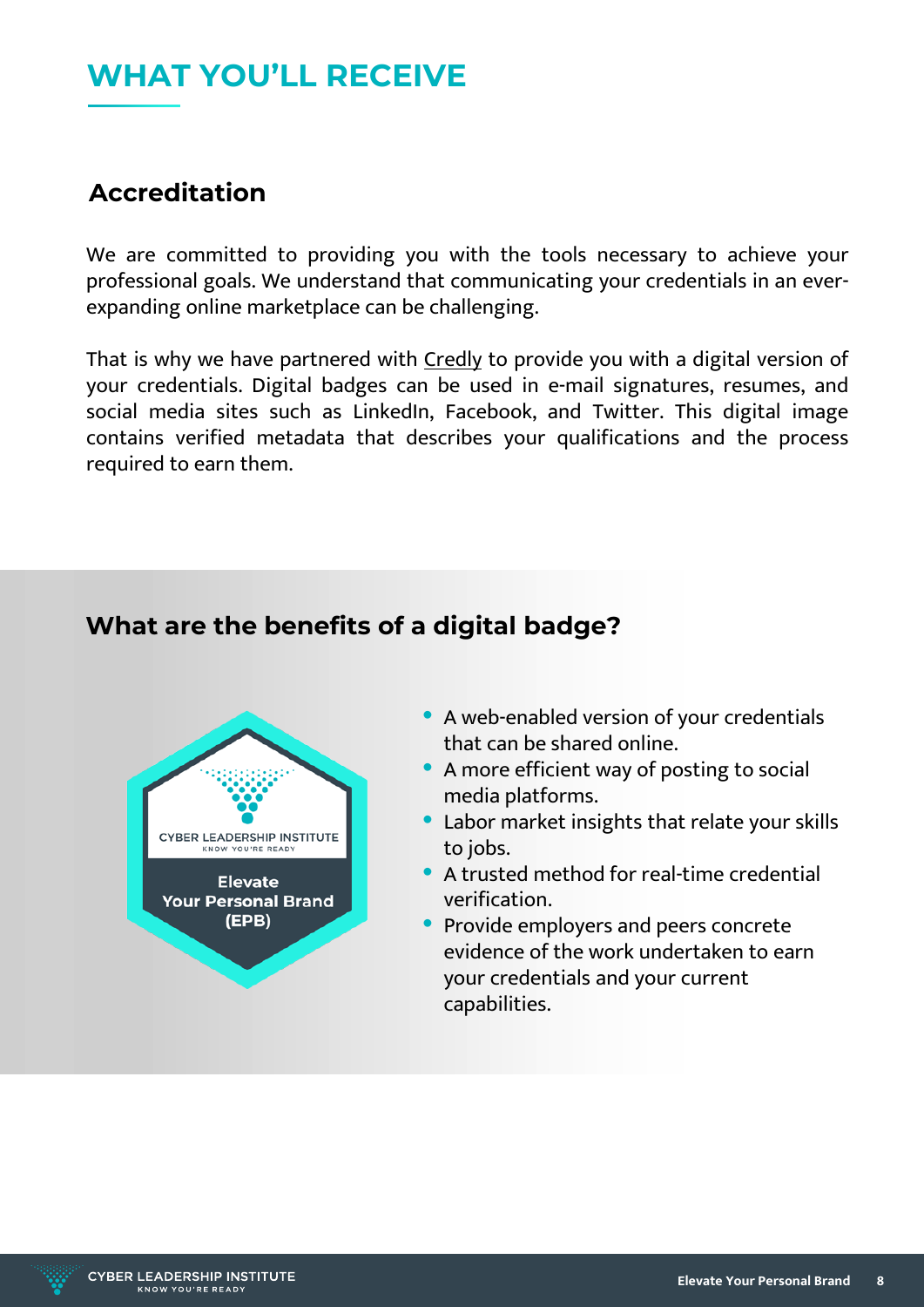# **OUR CYBER LEADERSHIP INSTITUTE PROGRAMS**

| Program                                                   | <b>Suitable for</b>                                                                                                                                                                               | <b>Key Domains</b>                                                                                                                                                                                                                                                                                                                                                                                                                                                                                    |
|-----------------------------------------------------------|---------------------------------------------------------------------------------------------------------------------------------------------------------------------------------------------------|-------------------------------------------------------------------------------------------------------------------------------------------------------------------------------------------------------------------------------------------------------------------------------------------------------------------------------------------------------------------------------------------------------------------------------------------------------------------------------------------------------|
| <b>Cyber</b><br>Leadership<br>Program                     | Cybersecurity<br>engineers,<br>architects and<br>managers<br>Chief information<br>security officers<br>Heads of<br>cybersecurity<br>Chief information<br>officers<br>Cybersecurity<br>consultants | First CISO's hundred days<br>$\bullet$<br>Building a high-impact cyber resilience<br>strategy<br>Developing a cyber savvy cultural<br>$\bullet$<br>transformation program<br>Building a world-class cybersecurity function<br>$\bullet$<br>Influencing critical stakeholders<br>$\bullet$<br>Implementing an effective and efficient<br>$\bullet$<br>governance framework<br>Keeping up momentum during constant<br>change<br>Building an effective cyber crisis management<br>$\bullet$<br>framework |
| <b>Executive Cyber</b><br><b>Resilience</b><br>Program    | Corporate directors<br><b>C-Level Executives</b><br>$-$ (e.g. CEOs,<br>CROs, CFOs, CLOs)<br>Senior risk<br>managers                                                                               | Cyber threat landscape and business<br>$\bullet$<br>implications<br>High-value cyber risk strategies<br>$\bullet$<br>Developing a cyber savvy culture<br>$\bullet$<br>Securing the supply chain<br>$\bullet$<br>Securing new digital products<br>$\bullet$<br>Effective cyber risk oversight / governance<br>$\bullet$                                                                                                                                                                                |
| <b>Cyber Security</b><br><b>Transformation</b><br>Program | Cyber program<br>managers<br>Chief information<br>security officers<br>Cybersecurity<br>architects<br>Cybersecurity<br>$\bullet$<br>consultants                                                   | Defining an ambitious and achievable target<br>$\bullet$<br>state<br>Measuring current state to establish a solid<br>$\bullet$<br>baseline<br>Building high-value cyber resilience strategy<br>$\bullet$<br>Developing a cyber transformation roadmap<br>$\bullet$<br>and budget<br>Mobilizing transformation (making it happen)<br>$\bullet$<br>Delivering value quickly - accelerating<br>$\bullet$<br>change<br>Embedding security solutions into operations<br>$\bullet$<br>(locking in value)    |